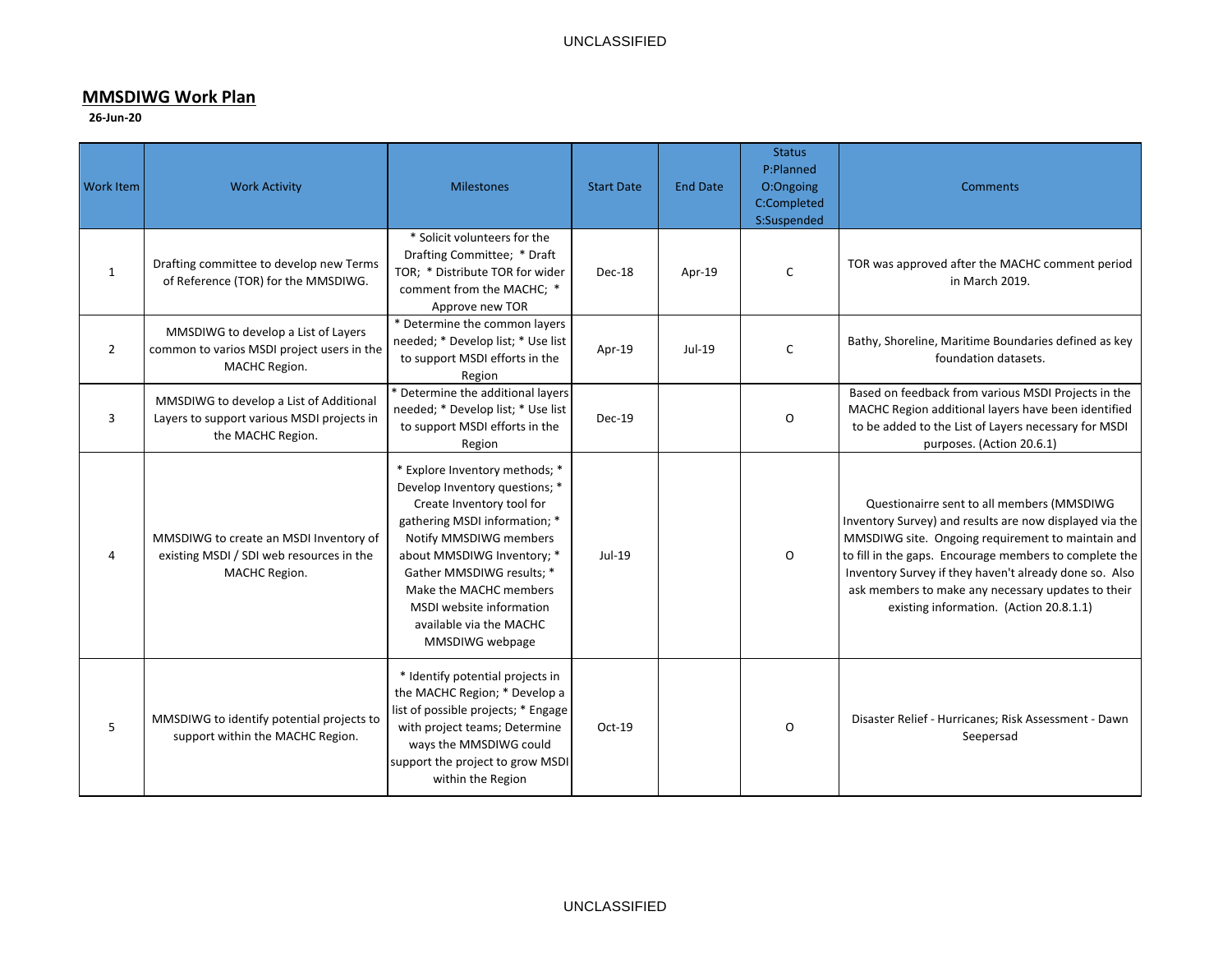| 6              | MMSDIWG to explore potential partnerships<br>within the MACHC Region.                                                                               | * Identify exisiting SDI / MSDI<br>efforts within the Region; *<br>Develop a list of possible<br>partners; * Engage with possible<br>partners; * Determine best way<br>to partner to support MSDI in the<br>Region             | $Dec-19$ |          | 0        | <b>CMA - Caribbean Marine Atlas</b><br>(https://www.caribbeanmarineatlas.net/). Several<br>member states host data on the CMA web portal.<br>Continue to encorage member states to consider using<br>CMA as a mechanism for making their MSDI data<br>available if they don't already have an existing<br>infrastructure to do so. (Action 20.8.1.3) Explore<br>potential partnership with the Caribbean Geospatial<br>Development Initiative and place documents on<br>MMSIDWG page for review. (Action 20.8.1.2) |
|----------------|-----------------------------------------------------------------------------------------------------------------------------------------------------|--------------------------------------------------------------------------------------------------------------------------------------------------------------------------------------------------------------------------------|----------|----------|----------|--------------------------------------------------------------------------------------------------------------------------------------------------------------------------------------------------------------------------------------------------------------------------------------------------------------------------------------------------------------------------------------------------------------------------------------------------------------------------------------------------------------------|
| $\overline{7}$ | MMSDIWG to explore potential Capacity<br>Building efforts with MSDI in the MACHC<br>Region. MSDI Training at the MACHC<br>Seminar in December 2019. | * Determine possible MSDI<br>Capacity Building efforts; *<br>Identify the logistics necessary<br>for an MSDI CB effort; * Develop<br>MSDI CB effort plan; * Implement<br>MSDI CB effort                                        | $Sep-19$ | Dec-19   | C        | Capacity Building MSDI Training was completed on<br>Tuesday 03 DEC 2019 prior to the MACHC Plenary<br>Meeting.                                                                                                                                                                                                                                                                                                                                                                                                     |
| 8              | MMSDIWG to determine the MMSDIWG<br>Vice Chair                                                                                                      | * UKHO volunteered to provide a<br>Vice Chair Candidate at the<br>MACHC Meeting; * UKHO to<br>identify a candidate                                                                                                             | Dec-18   | Jul-19   | C        | Tom Scott-Clarke from the UKHO has filled the position<br>of the MMSDIWG Vice Chair.                                                                                                                                                                                                                                                                                                                                                                                                                               |
| 9              | MMSDIWG to determine and develop any<br>required MSDI governance documents.                                                                         | * Review exisiting MSDI<br>Governance documents; * Draft<br><b>MMSDIWG Governance</b><br>document; * Share the Draft with<br>the MMSDIWG members for<br>comment; * Get consensus /<br>approval from MMSDIWG<br>members         | Jul-19   | $Oct-19$ | C        | Tom Scott-Clarke from the UKHO has drafted a<br>MMSDIWG Governance Document. Completed<br>Governance Document endorsed at the MMSDIWG<br>Meeting on 02 OCT 2019.                                                                                                                                                                                                                                                                                                                                                   |
| 10             | Promote MSDI Discoverability within the<br><b>MACHC Region</b>                                                                                      | * Identify MSDI resources within<br>the Region; * Build list of MSDI<br>resources; * Make list of MSDI<br>resources available via MACHC<br>MMSDIWG webpage; * Share list<br>of MSDI resources with other<br><b>MSDI</b> venues | Oct-19   |          | $\Omega$ | MSDI Resources have been listed and linked on the<br>MMSDIWG Site to aid data discoverability.                                                                                                                                                                                                                                                                                                                                                                                                                     |
| 11             | Promote MSDI efforts within the MACHC<br>Region                                                                                                     | * Identify ways to socialize MSDI<br>efforts within the MACHC Region;                                                                                                                                                          |          |          | P        |                                                                                                                                                                                                                                                                                                                                                                                                                                                                                                                    |